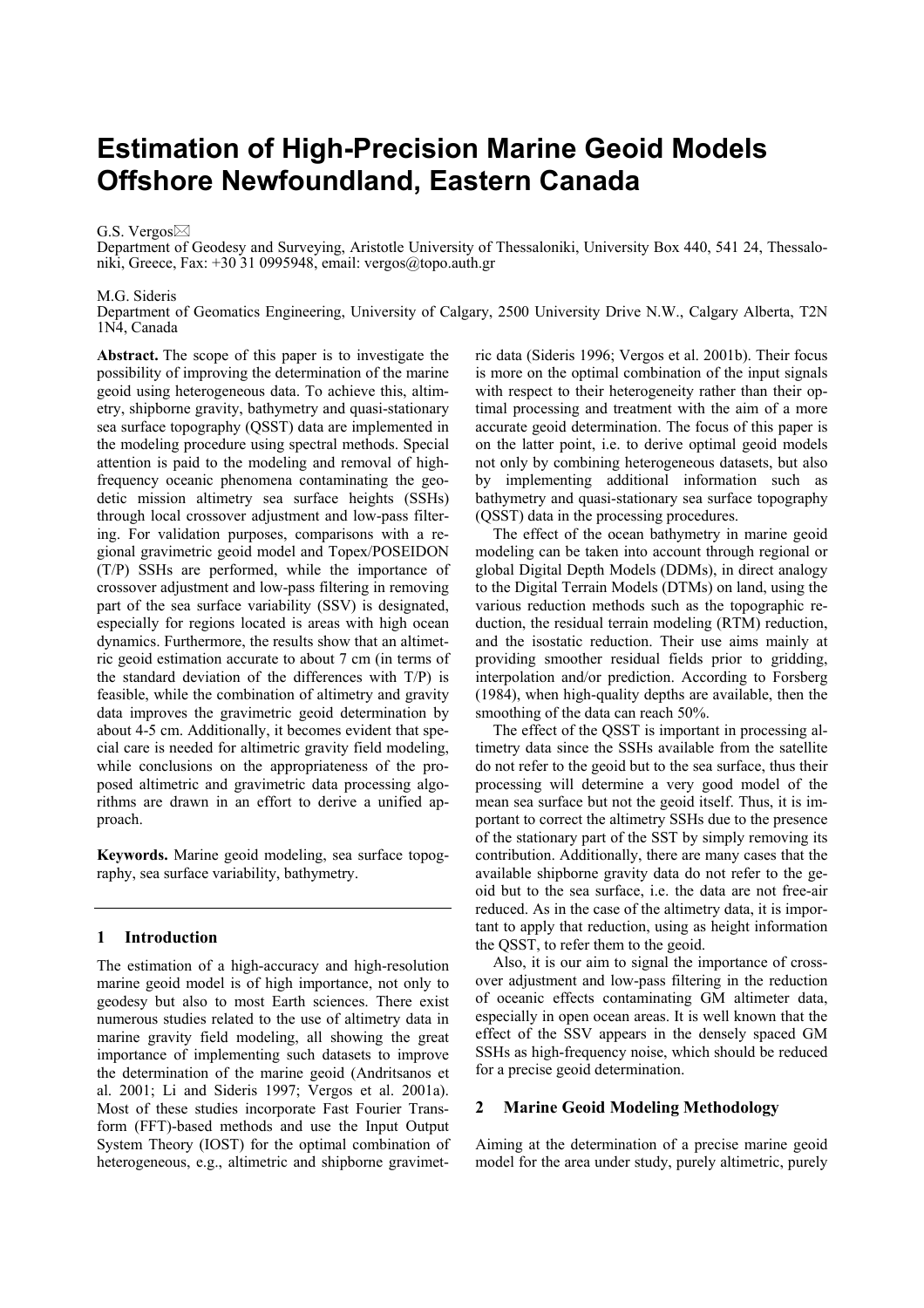gravimetric and combined solutions are computed. In the processing procedure, bathymetry as well as QSST data are implemented. Each of the three different solutions follows the remove-compute-restore scheme. The entire processing procedure is given explicitly for the altimetric geoid determination, while it is summarized for the gravimetric and combined ones.

#### **2.1 Altimetric geoid modeling**

Satellite altimetry data come in the form of SSHs that have to be corrected for the various geophysical effects and instrumental errors. After that step Corrected SSHs (CSSHs) are available from several satellites. Since for some (e.g. GEOSAT), observations refer not only to ocean but also land and shallow regions, a bathymetric mask has to be applied to remove the latter two. This is necessary since data over land and shallow regions contain in most cases errors, due to the scattering of the radar pulse by dry land and the shallow ocean floor and due to errors close to the coastline contained in the tide models used for the geophysical corrections.

A depth limit can be set arbitrarily so that measurements corresponding to depths greater than that will be rejected. A depth of -50 m was selected to leave the oceanic observations. In the authors' opinion, the selection of this depth value is area-dependant and its smallness does not play a significant role, since if it is too small then there will remain erroneous observations in the data, most of which can be removed with a simple 3 rms test in a later step. The so-derived SSHs refer to oceanic regions only and have to be reduced from the mean sea surface to the geoid by removing the contribution of the QSST. Most SST models come in terms of a spherical harmonic expansion of the dynamic ocean topography (DOT), so that the QSST can be computed for each SSH observation point as

$$
\varsigma_{\rm c}\big(\boldsymbol{\varphi},\boldsymbol{\lambda}\big)\!=\!\bigg[\sum_{\rm n=l}^{\rm n_{max}}\sum_{m=0}^{\rm n}\!\left(\!\overline{C}_{\rm nm}^{\rm \, s s s \rm T}\cos m\boldsymbol{\lambda}+\overline{S}_{\rm nm}^{\rm \, s s \rm T}\sin m\boldsymbol{\lambda}\right)\!\overline{P}_{\rm nm}\!\left(\!\sin\varphi\right)\!(1)
$$

where  $\varsigma_c(\varphi,\lambda)$  is the contribution of the global DOT model coefficients, *φ* and *λ* denote the latitude and longitude, where the model's contribution is computed,  $n_{max}$  is the maximum degree of expansion,  $\overline{P}_{nm}(\sin \phi)$ are the fully normalized associated Legendre functions and  $\overline{C}_{nm}^{ssst}$ ,  $\overline{S}_{nm}^{ssst}$  are the fully normalized DOT spherical harmonic coefficients. It should be noted at this point that such global SST models are adequate for open ocean areas, but problematic for closed seas and close to the coast, where they should be used with caution.

The so-derived SSHs can be regarded as geoid heights and are thus processed to give the final geoid model using the remove-compute-restore method. Thus, the contribution of a geopotential model is removed to derive reduced SSHs. The so-referenced to a geopotential model SSHs may still contain some blunders, which should be removed, while the contribution of the bathymetry should also be taken into account. For the blunder detection, a simple 3 rms test is used, which is assumed to be sufficient to remove any erroneous data still present in the data. One of the considerations at this point is that for a 3 rms test to be applied, all biases in the dataset should be removed, so that only random errors remain. This will be decided by examining the mean value of the reduced SSHs. If the mean value is small enough, e.g. below  $0.10$  m, the 3 rms test is performed and then the altimetry SSHs are RTM-reduced to derive the final residual SSHs. On the other hand, if the mean value is higher, then it means that some biases are still present in the data and should be removed prior to the 3 rms test. This can be done by first RTMreducing the SSHs, since when a good bathymetry model is used the resulting field is much smoother than the one prior to the reduction (Forsberg 1984).

The residual SSHs available at this point were derived as

$$
N_{res} = N_{obs} - N^{GM} - QSST - N^{RTM}
$$
 (2)

where  $N_{obs}$  denotes the observed SSHs,  $N^{GM}$  is the contribution of the geopotential model and  $N^{RTM}$  is the effect of the bathymetry. The so derived SSH<sub>res</sub> represent the medium wavelengths of the geoid height signal and can be safely regarded as residual geoid heights *Nres*. However, these measurements still contain the radial orbit error, due to the insufficient knowledge of the true satellite orbit, and the influence of time varying oceanic effects. It should be pointed out that due to the improved orbit modeling of the latest altimetric datasets, crossover adjustment may not be necessary for the reduction of the orbit errors, but may prove useful for the elimination of SSV-like effects (Knudsen 1992a, b). The statement about the reduction of the SSV is supported by the fact that the height differences that are adjusted at the crossover points contain neither the stationary geoid nor the QSST signals. Thus, with the exception of orbit errors, what mainly remains to be adjusted are: a) unmodeled tidal phenomena, b) the SSV and c) other dynamic ocean effects. Since the present study has a local character, a regional crossover adjustment scheme with one bias and one tilt parameter (Rummel 1993) is assumed sufficient.

After that step, the final geoid height estimates can be derived by first gridding the data. This is performed by using a weighted means with prediction power two type of gridding, taking into account the ten closest points for each grid node. Due to the small cross-track spacing of GM altimetric data (3-4 km for GEOSAT), SSV, especially in open ocean areas, may not be completely eliminated with crossover adjustment, and will still be present in the gridded *Nres*. Thus, as much as possible of that high-frequency information, considered as noise in the signal, should be removed before deriving the final altimetric geoid height estimates. This is achieved by low-pass filtering the gridded *Nres*, using a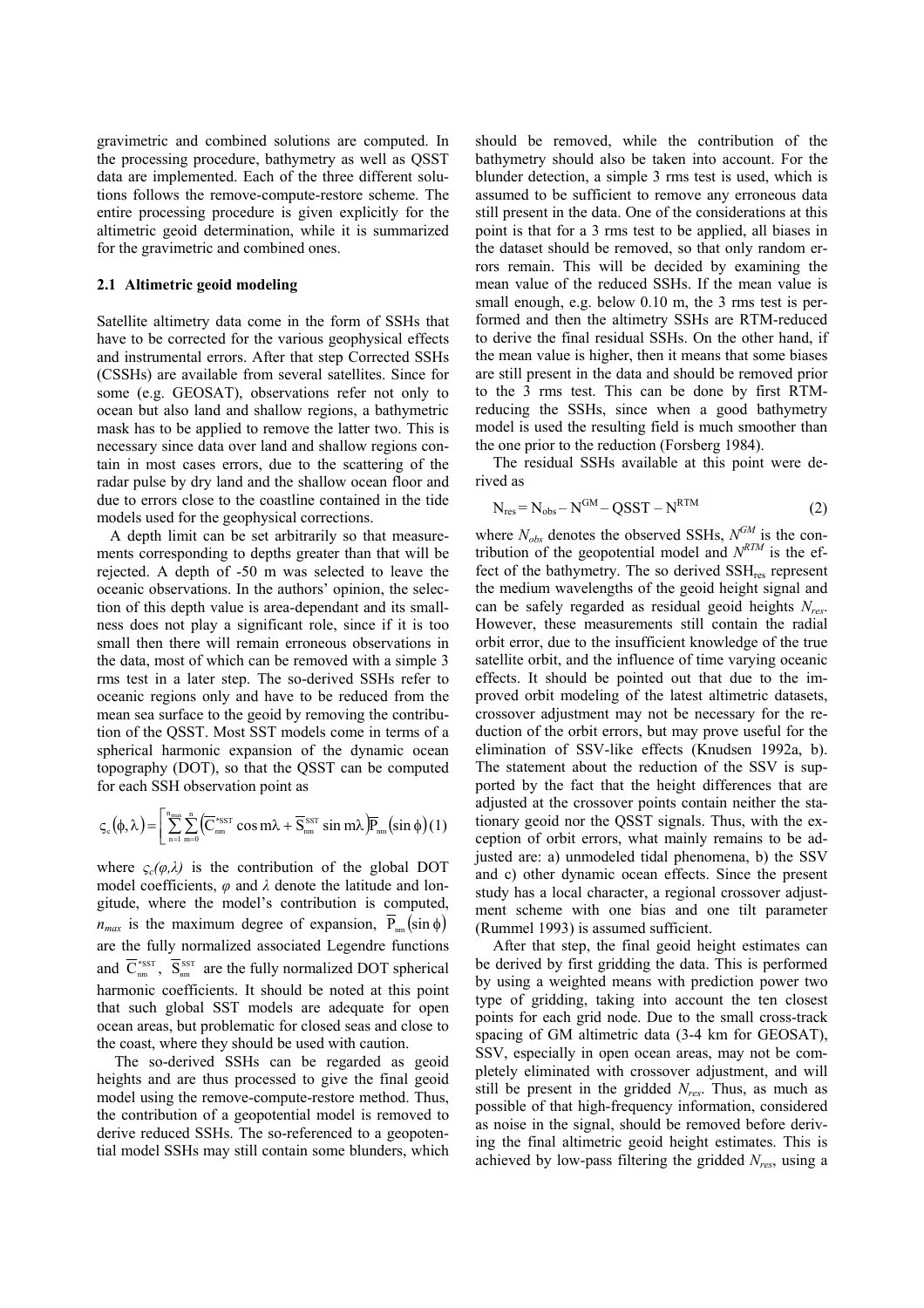collocation type of filter (Wiener filtering), assuming Kaula's rule for the geoid spectrum. If Kaula's rule is valid, then the power spectrum of geoid heights decays like  $q^4$ , with *q* being the radial wavenumber. Following Forsberg (1984), the low-pass filter is

$$
F(q) = q_c^4 / (q^4 + q_c^4)
$$
 (3)

where  $q = \sqrt{u^2 + v^2}$ , *u* and *v* denote radial wavenumbers and the cut-off frequency  $q_c$  is empirically determined based on maximum noise reduction with minimum signal loss (signal to noise ratio). In this filtering operation different cut-off frequencies should be tested to select the one that provides the best *Nres*, based on the aforementioned criterion. The final step to determine the altimetric geoid model is to restore the contribution of the geopotential model and that of the bathymetry. The procedure described in this section is given in Fig 1.



Fig. 1: Altimetric geoid modeling.

## **2.2 Gravimetric and combined geoid modeling**

For the gravimetric and combined geoid modeling the aforementioned concept of the remove-compute-restore method is followed. The difference in the gravimetric geoid determination, w.r.t. the altimetric one, is in the handling of bathymetry. For the former one, the bathymetric reduction is applied once again in the remove step to smooth the residual gravity field, the residual gravity anomalies are then gridded and the contribution of the bathymetry is restored. Since the bathymetry refers to masses below the geoid, these have to be restored before the use of Stokes's formula. The direct bathymetric effect should not be confused with the use of the terrain correction in the solution of boundary value problems using Helmert's condensation method (Dahl and Forsberg 1998), where the primary indirect effect of the topography is restored after the prediction of the residual geoid field.

As far as the combined geoid modeling is concerned, the IOST has been implemented using the equations provided in Sideris (1996). The input signals were the two altimetric (ERS1 and GEOSAT) geoid models from sect. 2.1 and the gravimetric one. Since there was no available information about the input errors, randomly distributed noise fields (white noise) were generated. The variance of each field was based on the standard deviation (*σ*) of the difference of the respective geoid model with T/P SSHs. In the present study, the gravimetric geoid height prediction is performed using the 1D-FFT method and employing discrete spectra to evaluate Stokes' kernel function (Haagmans et al. 1993). No integration caps or modified kernels were used. The gravimetric geoid modeling methodology is described in Andritsanos et al. (2001) and will not be discussed here.

## **3 Data Used and Geoid Model Validation**

The area under study is located offshore Newfoundland, Eastern Canada bounded between  $40^{\circ} \le \varphi \le 50^{\circ}$  and  $310^{\circ} \le \lambda \le 320^{\circ}$ . ERS1 and GEOSAT GM as well as T/P altimetry data from the latest releases of their geophysical data records (GDRs) have been extracted for this area from the databases of NOAA (1997) and AVISO (1998), respectively. The gravimetric database was generated by shipborne gravity data available from Bureau Gravimétrique International (BGI) and the Geodetic Survey Division of Natural Resources Canada. Since their distribution was not sufficient in the eastern part of the region, they were augmented by the  $2' \times 2'$  KMS99 (Andersen and Knudsen 1998) multi-satellite altimetryderived gravity field (Fig. 2). The local depth models used to take into account the effect of the bathymetry were those developed by Vergos and Sideris (2002) and Vergos (2002) using satellite altimetry and shipborne depth soundings. Finally, the EGM96 global geopotential model, complete to degree and order 360, and the EGM96 DOT, complete to degree and order 20, were used to provide the long wavelength geoid information and the QSST respectively (Lemoine et al. 1998).

For the validation of the estimated geoid models, stacked T/P SSHs, known for their high-accuracy, and the latest gravimetric geoid, CGG2000 (Véronneau 2001), of Canada were used. The complete dataset of  $T/P$  SSHs from the  $3<sup>rd</sup>$  year of its mission was extracted so as to have more reliable results. In all cases the differences between T/P and the estimated geoid were computed and minimized using a four-parameter transformation model:

 $N^{\nu} = N^{i} - b_{o} \cos \phi \cos \lambda - b_{i} \cos \phi \sin \lambda - b_{i} \sin \phi - b_{i} (4)$ 

where the parameters  $b_0$ ,  $b_1$ ,  $b_2$  and  $b_3$  were calculated by a least squares technique,  $N^{\nu}$  denotes the T/P SSHs or  $CGG2000$  geoid used for the validation and  $N<sup>i</sup>$  denotes the altimetric  $(i=a)$ , gravimetric  $(i=g)$  or combined *(i=c)* geoid height depending on the solution.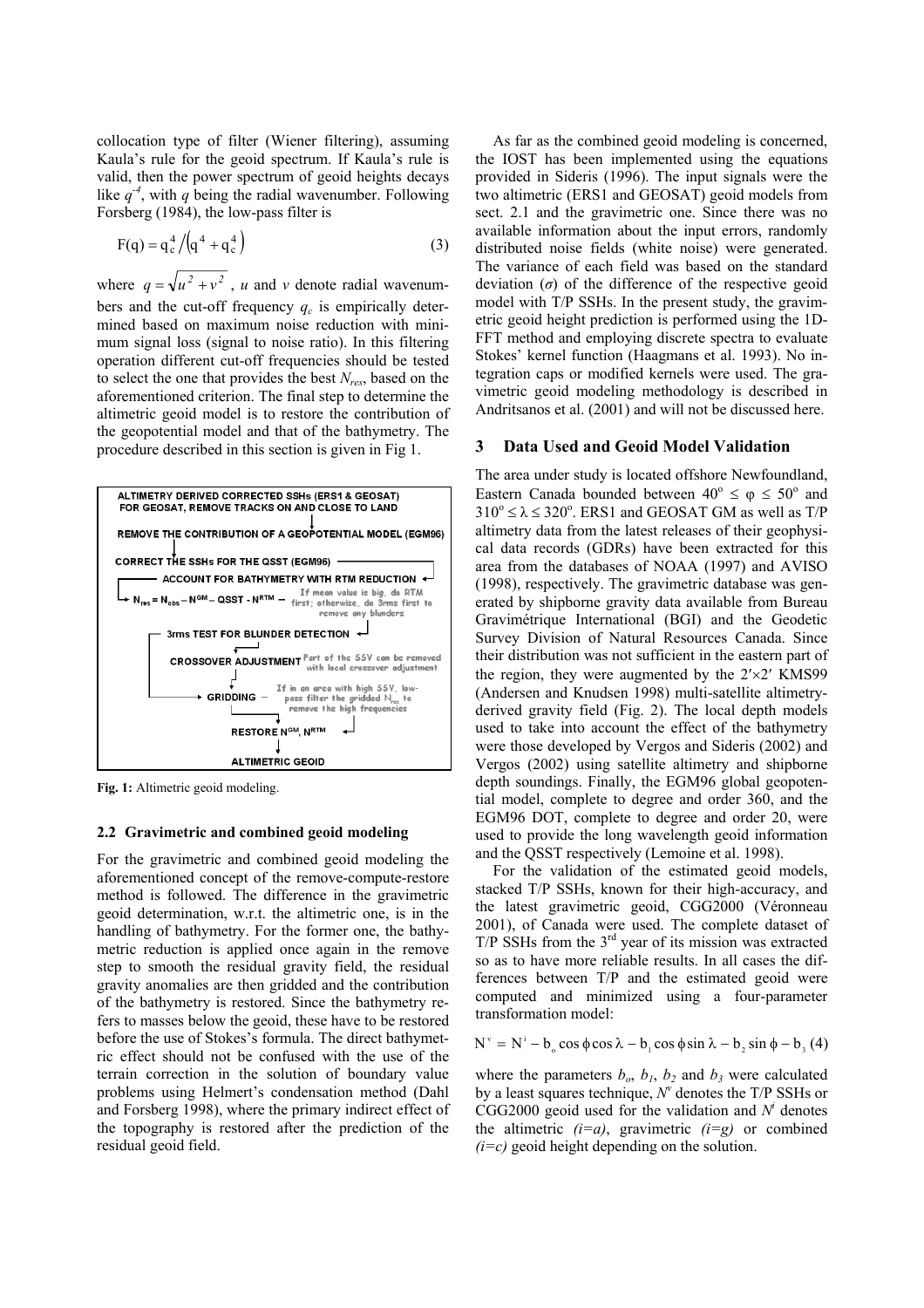

**Fig. 2:** Gravity data distribution (ship tracks: black, satellite altimetry: grey, Lambert projection).

#### **4 Geoid Model Development**

To derive the altimetric geoid models, 42640 and 76485 observations from the ERS1 and GEOSAT GM altimetry missions were used respectively. Local crossover adjustment of the satellite arcs was applied only for the case of GEOSAT, since the ERS1 data had been adjusted by AVISO. Table 1 shows the statistics of the GEOSAT residual geoid heights (*Nres*) and indicates that the field after the adjustment has a smaller  $σ$  by 3 cm compared to the one prior to crossover, while the mean value is also smaller by 1 cm. The estimated bias and tilt parameters are equal to 2.1 cm and -0.9 cm for the ascending arcs and -2.5 cm and 0.3 cm for the descending ones.

The small reduction of the mean value after the adjustment indicates that the new orbits of the altimetry data are determined very accurately so that crossover adjustment may not be necessary for the reduction of the radial orbit error, but for the elimination of other effects. Plotting the *Nres* before and after the adjustment some noisy characteristics in the central-eastern part of the area were identified and reduced after crossover. This area is known for its high ocean dynamics, since many currents and eddies are present, thus the highfrequency information contained in that region can be attributed to SSV. This is a good indication that crossover adjustment can reduce such effects in the densely spaced GM altimetry data.

Table 1. Statistics of GEOSAT N<sub>res</sub> before and after the crossover adjustment. Unit: [m].

|                  | max  | min     | mean |            |
|------------------|------|---------|------|------------|
| before crossover | 0.85 | -0.84   | 0.13 | $\pm 0.23$ |
| after crossover  | 1.19 | $-1.00$ |      | ±0 20      |

After crossover adjustment, both the GEOSAT and ERS1 residual fields have been RTM reduced using the local bathymetry developed by Vergos (2002). Table 2 presents the statistics of the RTM-reduced *Nres* where a 3 rms test for blunder removal has also been applied. For GEOSAT, the blunder detection and removal was performed prior to the RTM-reduction, since the mean value was equal to -0.08 m only. For ERS1, the 3 rms test was performed after the RTM-reduction, since the mean value prior and after that was equal to 0.21 and 0.19 cm, respectively.

Table 2. Statistics of GEOSAT and ERS1 N<sub>res</sub> before and after the RTM-reduction. Unit: [m].

|                 | max  | min     | mean | σ          |
|-----------------|------|---------|------|------------|
| before (GEOSAT) | 1.19 | $-1.00$ | 0.12 | $\pm 0.20$ |
| after (GEOSAT)  | .09  | $-0.98$ | 0.10 | $\pm 0.18$ |
| before (ERS1)   | 111  | $-0.99$ | 0.21 | $\pm 0.25$ |
| after (ERS1)    | በ 97 | -0.95   | 0.19 | $\pm 0.22$ |

For both satellites, there is an improvement of both the mean and  $\sigma$  values after the RTM-reduction, as well as of the range of the  $N_{res}$ . These are reduced by about 2, 2 and 12 cm for GEOSAT and about 2, 3 and 18 cm for ERS1, respectively. These show that the resulting fields after the RTM reduction are indeed smoother. Another important point is that when a global DDM (JGP95E) was used, the residual fields became much rougher in both cases with the  $\sigma$  increasing to  $\pm 1.60$  m for GEOSAT and  $\pm 1.65$  m for ERS1 and the range to more than 7 m for both satellites, clearly due to errors included in that global DEM (Vergos and Sideris 2002). Thus, the use of DDMs in marine geoid modeling should be performed with caution, since an inaccurate and low-resolution model can degrade the results and lead to a less accurate estimation of the final geoid.

The final step is the filtering of the altimetry  $N_{res}$  to remove the high-frequency SSV effects which are especially evident in the eastern part of the area. The Wiener-type filter described in section 2 is used to low-pass filter the residual geoid heights, which are of course gridded prior to that step, on a  $3' \times 3'$  grid. Different cutoff frequencies are tested for both datasets and the optimal ones are selected based on maximum noise reduction with minimum signal loss. These are set to 6 km for GEOSAT and 8 km for ERS1. The selection of a shorter wavelength for the filtering of the GEOSAT data can be attributed partly to the elimination of part of the SSV in that dataset with crossover adjustment. For both satellites, the cut-off frequency is very close to the crosstrack spacing of their sub-satellite points that is about 4- 6 km for GEOSAT and 8-10 km for ERS1. Table 3 presents the statistics of the GEOSAT and ERS1 *Nres* after low-pass filtering. Comparing Table 2 (the last row for each satellite) and Table 3 it can be seen that the  $\sigma$  is reduced in both cases by about 2 cm, while the range of the residual fields is reduced as well by more than 35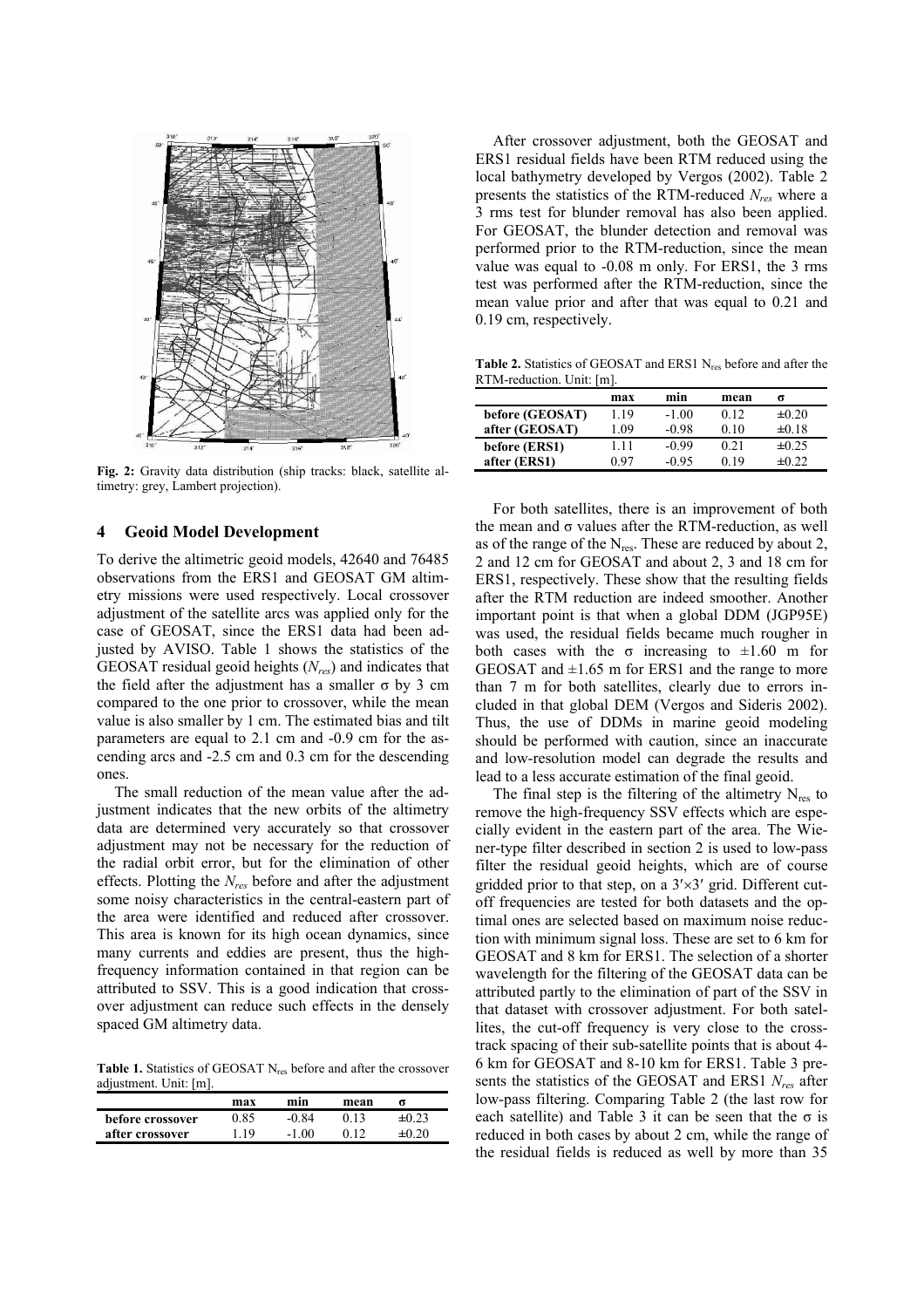cm. This is evident from Fig. 3 as well, where the GEOSAT *Nres* after filtering are presented since almost all noisy features in the eastern and southern part of the area, where the influence of the oceanic currents and that of the SSV seem to be especially significant, are greatly reduced.



Fig. 3: GEOSAT-GM N<sub>res</sub> after low-pass filtering.

Table 3. Statistics of GEOSAT and ERS1 N<sub>res</sub> after filtering. Unit: [m].

|               | max  | min     | mean           | σ          |
|---------------|------|---------|----------------|------------|
| <b>GEOSAT</b> | 0.82 | $-0.86$ | $0.00\,$       | $\pm 0.18$ |
| ERS1          | 0.73 | $-0.90$ | $0.00^{\circ}$ | $\pm 0.20$ |

To derive the final altimetric geoid models, the contributions of the bathymetry and of the geopotential model were restored. The gravimetric and combined geoid solutions were derived based on the concepts presented in section 2. The statistics of these four solutions are summarized in Table 4.

**Table 4.** Statistics of the final altimetric, gravimetric and combined geoid solutions. Unit: [m].

|                              | max   | min  | mean  |            |
|------------------------------|-------|------|-------|------------|
| $\mathbf{N}^{\text{GEOSAT}}$ | 45.12 | 174  | 27 34 | $\pm 8.81$ |
| N <sup>ERS1</sup>            | 45.05 | 1.66 | 27.24 | $\pm 8.83$ |
| $\mathbf{N}^{\mathbf{gr}}$   | 45.00 | 178  | 27.20 | $\pm 8.83$ |
| $N^{\text{comb}}$            | 44.90 | 177  | 27.24 | $\pm 8.77$ |

## **5 Validation of the Estimated Geoid Models**

To assess the precision of the estimated models, comparisons with the latest gravimetric geoid model of Canada, CGG2000, and stacked T/P SSHs were carried out. Table 5 presents the comparisons between CGG2000 and the geoid models presented in this study. In all cases the differences were determined as  $N^{CGG200} - N^{i}$ where *i* represents the altimetric, gravimetric or combined geoid solutions. It is evident that the altimetric solutions agree with CGG2000, at the  $\pm$  20 cm level, and better, by about  $\pm 8$  cm, compared to the gravimetric geoid. The combined solution shows an improvement compared to the gravimetric one at the 5 and 98 cm level, in terms of the  $\sigma$  and the range of the differences respectively. The noticing fact, in all comparisons, is the mean value of the differences, which is between -44 and -48 cm. Taking into account that the mean value of the EGM96 QSST used to reduce the data to the geoid surface is approximately 38cm, we can conclude that the effect of the stationary part of the SST was not taken into account in the development of CGG2000.

**Table 5.** Geoid height difference between CGG2000 and the estimated models. Unit: [m].

| $NCGG200 - NGEOSAT$<br>$-1.33$<br>$\pm 0.21$<br>-0.48<br>0.21                     |  |                                          |
|-----------------------------------------------------------------------------------|--|------------------------------------------|
|                                                                                   |  |                                          |
| $-1.25$<br>-0.48<br>$\pm 0.20$<br>0.20                                            |  | N <sub>CGG200</sub><br>N <sup>ERS1</sup> |
| $N^{CGG200} - N^{gr}$<br>0.66<br>$\pm 0.28$<br>$-2.06$<br>$-0.44$                 |  |                                          |
| N <sub>CGG200</sub><br>$N^{\text{comb}}$<br>$-122$<br>-0.48<br>$\pm 0.23$<br>0 78 |  |                                          |

Table 6 presents the geoid height differences between T/P SSHs and the estimated geoid models after the fit of a four-parameter transformation model. The same conclusions as in the previous comparisons hold, since the altimetric solutions present the smaller differences with T/P and the combined one gives an improved, compared to the gravimetric one, estimation of the geoid for the area. Worth mentioning though, is that the  $\sigma$  of the differences for the comparisons with the altimetric models is quite high, at the  $\pm 19$  cm level, while a value close to  $\pm$ 9 cm would be expected based on previous studies (Andritsanos et al. 2001; Vergos et al. 2001a). Plotting the differences it was noticed that their largest values are located in the part of the region between  $40^{\circ} \le \varphi \le$ 42<sup>o</sup> and 310<sup>o</sup>  $\le \lambda \le 316$ <sup>o</sup> where the effects of SSV and other oceanic phenomena are very strong. In the rest of the region, the differences are within their expected values ranging between -40 and 50 cm. In our opinion, this is an indication that the accuracy of the altimetric geoid models is much better than the comparisons with T/P imply. Neglecting a few T/P points that refer to the aforementioned region the  $\sigma$  of the differences reduces to about  $\pm 5$  to  $\pm 8$  cm for the altimetric geoid models. The same improvement of more than  $\pm 9$  cm holds for the gravimetric and combined models too. So, it can be concluded that by only stacking the T/P data part of the oceanic effects, which clearly influence the SSHs used for the comparisons, cannot be removed. Probably, the T/P data had to be low-pass filtered as well in their along-track direction, to further reduce the effect of the SSV and make the comparisons more representative.

#### **6 Conclusions**

Numerical investigations on marine geoid modeling using heterogeneous data have been presented aiming at the determination of high-accuracy geoid solutions and the derivation of an optimal data-processing scheme for related studies.